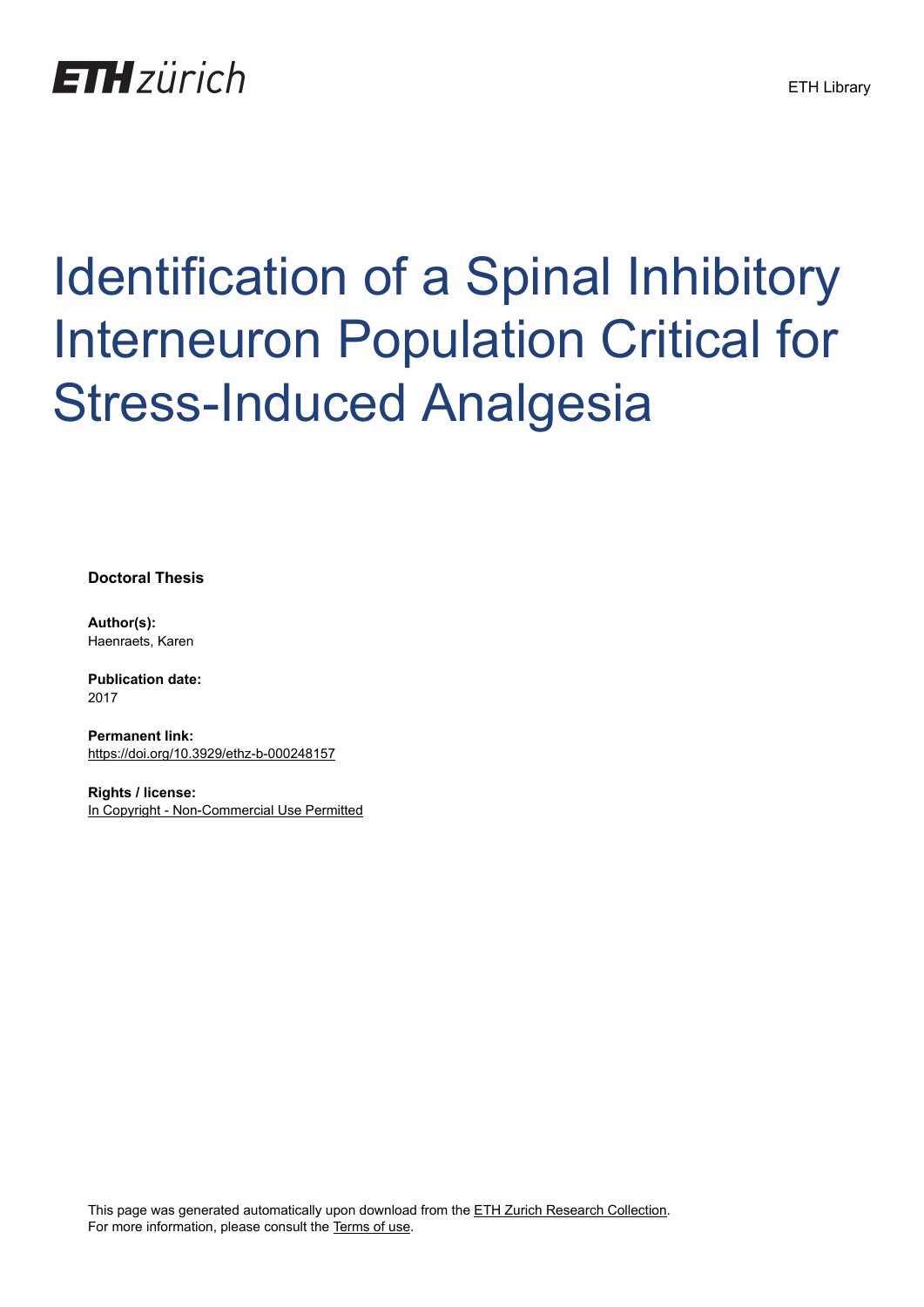DISS. ETH NO. 24773

# IDENTIFICATION OF A SPINAL INHIBITORY INTERNEURON POPULATION CRITICAL FOR STRESS‐INDUCED ANALGESIA

A thesis submitted to attain the degree of

DOCTOR OF SCIENCES of ETH ZURICH (Dr. sc. ETH Zurich)

presented by

## *KAREN HAENRAETS*

*MSc ETH in Biology*

born November 5, *1985* citizen of Germany

accepted on the recommendation of

*Prof. Dr. Hanns Ulrich Zeilhofer, examiner*

*Prof. Dr. Martin E. Schwab, co‐examiner*

2017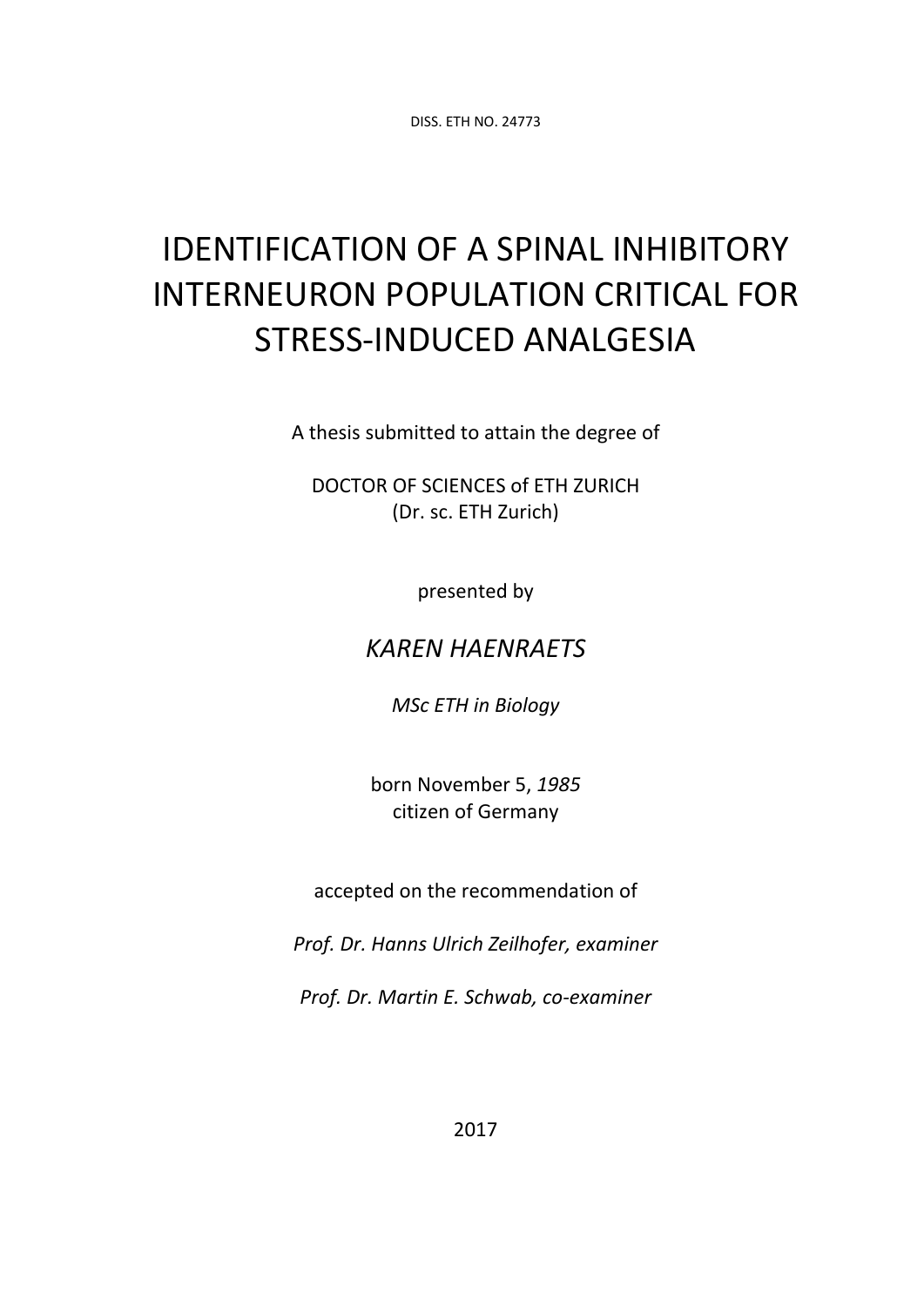#### I. SUMMARY

Pain is an experience with an important physiological function and beneficial for survival. Retraction from noxious stimuli can avert physical harm and recuperative behaviors such as immobilization promote healing after injuries. On the other hand, in potentially life threatening situations, it can be beneficial for survival to suppress pain. Descending pathways mediate this top-down control of pain. Key central nervous system (CNS) regions and neurotransmitter systems have been identified in these pathways, but the precise circuit, including the identity of involved neuron populations, remains elusive.

The functional analysis of pain circuits has long been hampered by the inability to identify and manipulate its cellular components. In the laboratory of Prof. Zeilhofer, we established a surgical procedure in mice: intraspinal injections of recombinant adeno associated viruses (rAAVs) (Haenraets et al., in revision). This technique enables the precise temporal and spatial delivery of any rAAV‐encoded protein to cell populations.

To further increase the specificity of virus‐mediated transgene delivery, we studied the impact of serotypes and promoters on neural transduction. We analyzed transduction at the injection site itself, as well as of distant neurons sending only projections to the injection site, such as neurons of the brain stem, cortex or the dorsal root ganglia (DRG). We found that all serotypes were able to transduce distant, connected neurons. However, by using the hSyn1 promoter, retrograde transduction, i.e. transduction of axons and axon terminals, was greatly reduced. Therefore, using this promoter provides a means to avoid the concurrent expression of effector proteins in DRG or supraspinal neurons when targeting the spinal cord. Conversely, retrograde transduction of supraspinal sites targeting the spinal cord can be enhanced up to 20‐fold by using the recently developed AAV2retro serotype (Haenraets et al., 2017).

We employed these techniques to analyze the function of spinal interneurons marked by the expression of the transcription factor Gbx1, which had previously been suggested as a genetic marker of a subset of inhibitory dorsal horn neurons. We characterized Gbx1‐expressing neuronsin the adult mouse dorsal horn and found that Gbx1 neurons constitute a heterogeneous subset of inhibitory interneurons in laminae I to IV. We concluded that Gbx1 is a suitable driver for selective transgene expression in this subpopulation of inhibitory interneurons and therefore generated and characterized a Gbx $1^{iCre}$  mouse line.

Subsequently, we injected Cre‐dependent rAAV vectors containing hSyn1 promoter‐controlled expression cassettes into the spinal cord of adult  $Gbx1^{\text{icre}}$  mice. We manipulated the activity of spinal Gbx1 neurons using targeted expression of the pharmacogenetic receptors hM3Dq and hM4Di for neuron activation and inhibition, respectively. While inhibition of spinal Gbx1 neurons had little effect on the responses to acute noxious stimuli, activation markedly reduced responses to noxious mechanical, cold and heat stimuli. This finding lead to the hypothesis that supraspinal input is required to recruit spinal Gbx1 neurons to mediate analgesia. To test this hypothesis, we used pharmacogenetic inhibition of Gbx1 neurons in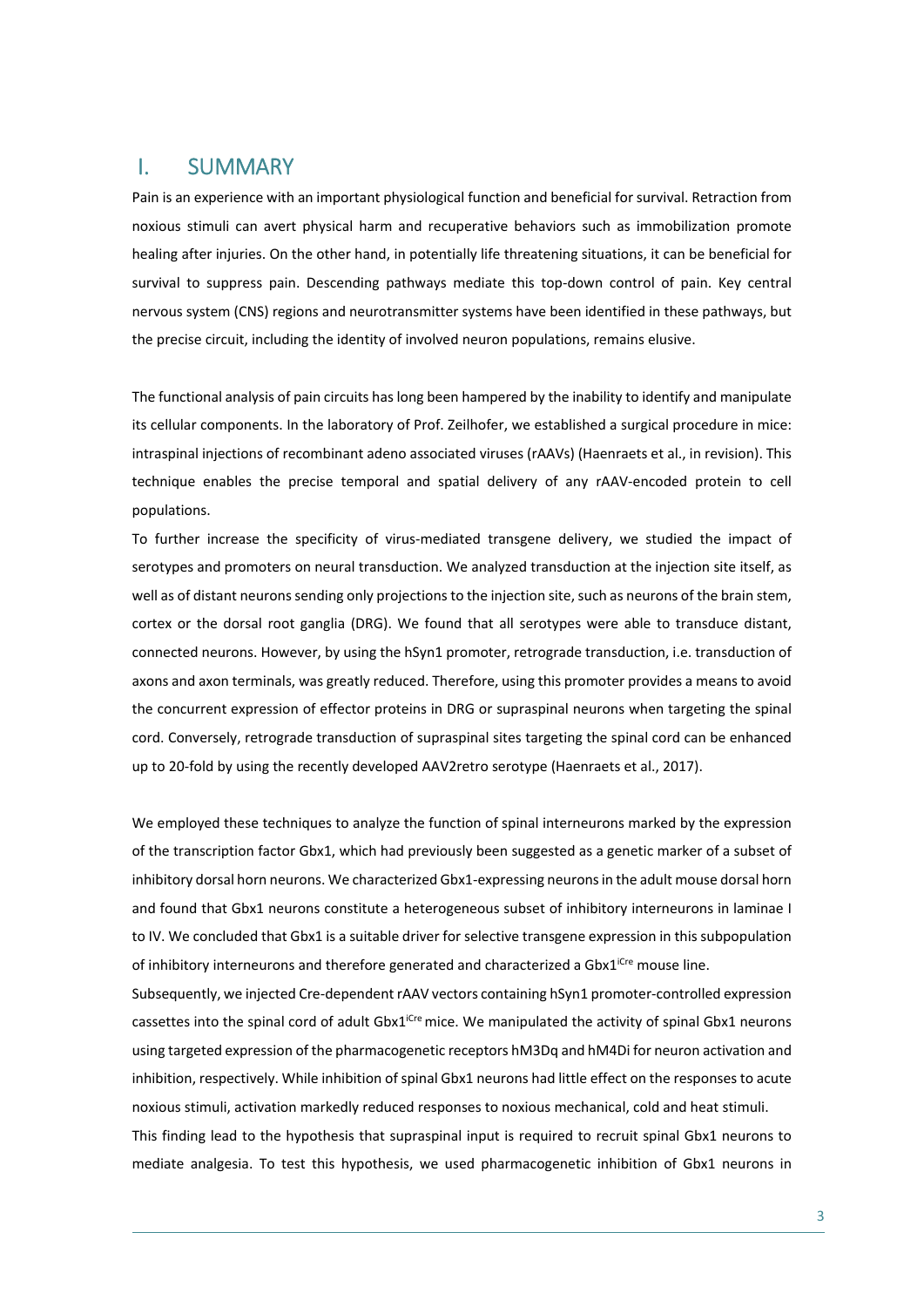combination with swim stress. We found that temporary loss of function of Gbx1 neurons entirely prevented swim stress-induced analgesia, showing that Gbx1 neurons are indeed necessary for stressinduced analgesia.

We identified several brain areas that supply descending projections onto spinal Gbx1 neurons. The large majority of input originated from inhibitory neurons of the rostral ventromedial medulla (RVM). We confirmed these brainstem neurons to provide functional synaptic input onto spinal Gbx1 neurons. We therefore propose that thisinhibitory RVM‐spinal cord pathway controls Gbx1 neurons, a spinal inhibitory interneuron population crucial for stress-induced analgesia (Haenraets et al., in preperation).

- HAENRAETS, K., FOSTER, E., JOHANNSSEN, H., KANDRA, V., FREZEL, N., STEFFEN, T., JARAMILLO, V., PATERNA, J. C., ZEILHOFER, H. U. & WILDNER, H. 2017. Spinal nociceptive circuit analysis with recombinant adeno‐associated viruses: the impact of serotypes and promoters. *J Neurochem,* 142**,** 721‐733.
- HAENRAETS, K., GANLEY, R. P., SCHALBETTER, S., LUZI, F., FUCHS, M., YANG, L., JOHANNSSEN, H., WILDNER, H. & ZEILHOFER, H. U. in preperation. Identification of a spinal inhibitory interneuron population critical for stress‐induced analgesia.

HAENRAETS, K., ALBISETTI, G. W., FOSTER, E. & WILDNER, H. in revision. Manipulating genetically defined neurons of the mouse spinal cord by intraspinal injection of recombinant AAV. *J Vis Exp*.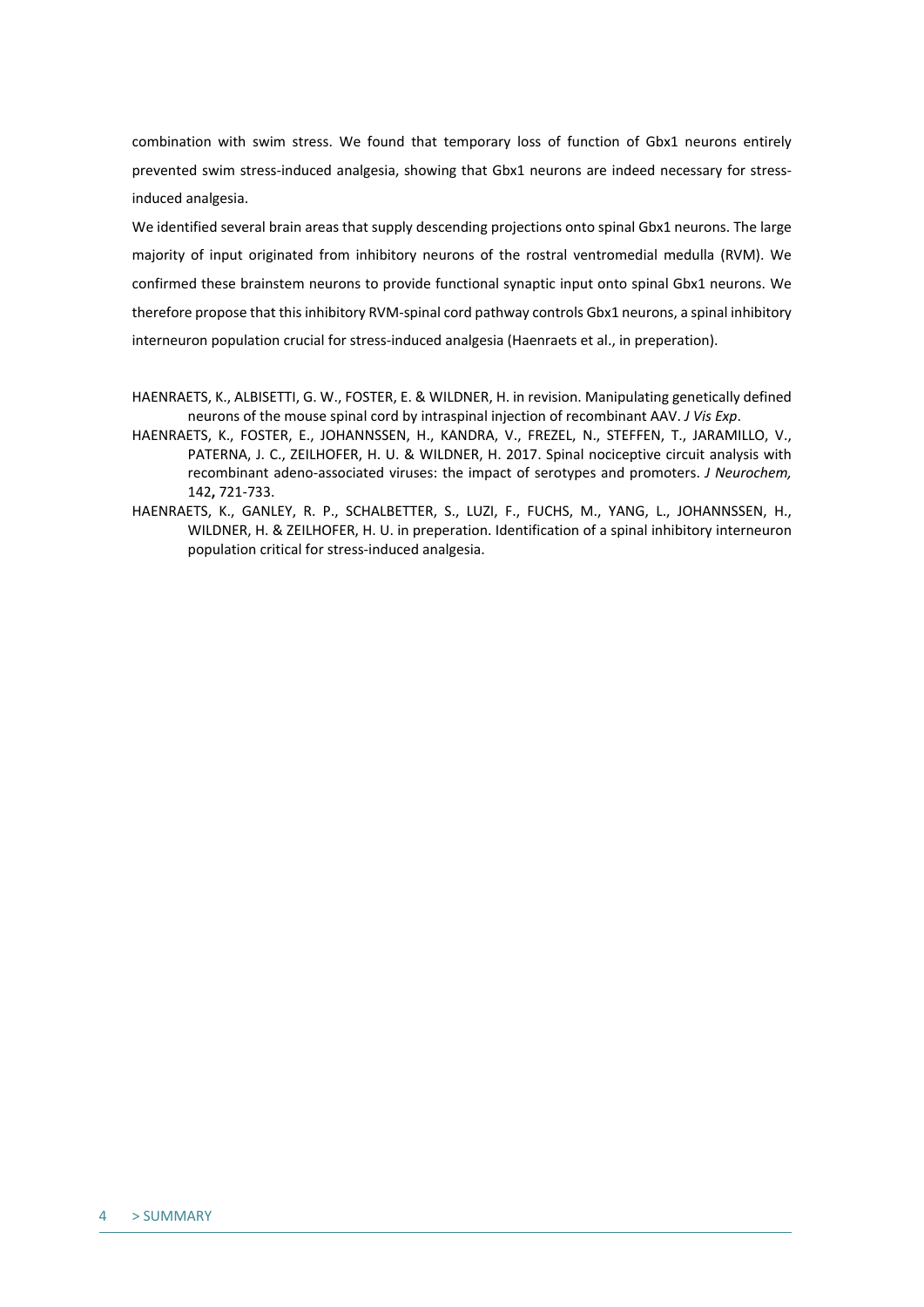### II. ZUSAMMENFASSUNG

Schmerzen haben eine wichtige physiologische Funktion und sichern das Überleben. Schädlichen Einflüssen auszuweichen ist essentiell um physischem Schaden vorzubeugen und schonendes Verhalten fördert die Heilung nach Verletzungen. Andererseits kann es in potentiell lebensgefährlichen Situationen von Nutzen sein Schmerzen zu unterdrücken. Absteigende Schmerzbahnen vermitteln diese Top‐down‐Kontrolle des Schmerzes. Entscheidende Regionen des Zentralnervensystems (ZNS) und wichtige Neurotransmitter‐ Systeme für diese Kontrolle wurden identifiziert, aber die genauen Schaltkreise, einschließlich der Identität spezifischer Neuronenpopulationen, sind nach wie vor unbekannt.

Die funktionelle Analyse von neuronalen Schmerznetzen wurde lange dadurch behindert, dass ihre zellulären Komponenten nicht identifiziert und manipuliert werden konnten. Wir haben eine Operationstechnik an Mäusen, intraspinale Injektionen von rekombinanten Adeno‐assoziierten Viren (rAAVs), im Labor von Prof. Zeilhofer etabliert (Haenraets et al., eingereicht). Diese Technik ermöglicht die zeitlich und räumlich präzise Applikation eines beliebigen rAAV-kodierten Proteins. Das Protein kann hierdurch spezifisch in bestimmten Zellpopulationen exprimiert werden.

Um die Spezifität weiter zu erhöhen, untersuchten wir den Einfluss von Serotypen und Promotoren auf die Transduktion von Neuronen. Wir haben die Transduktion von Neuronen an der Injektionsstelle, als auch von solchen in weiter entfernten Regionen (Hirnstamm, Kortex und Spinalganglien), die zu der Injektionsstelle projizieren, analysiert. Wirstellten fest, dass alle Serotypen Neuronen in entfernten Regionen transduzieren können. Durch Verwendung des hSyn1‐Promotors kann jedoch die retrograde Transduktion, d.h. die Transduktion über Axone und Axonteminale, stark reduziert werden. Daher stellt die Verwendung dieses Promotors ein geeignetes Mittel dar, um zu verhindern, dass das Effektorprotein abgesehen von Rückenmarkneuronen auch in Spinalganglien oder in supraspinalen Nervenzellen exprimiert wird. Andererseits kann die Effizienz der retrograden Transduktion von supraspinalen Neuronen, die auf das Rückenmark projizieren, durch Verwendung des kürzlich entwickelten AAV2retro‐Serotyps um das 20‐fache erhöht werden (Haenraets et al., 2017).

Wir verwendeten diese Techniken, um die Funktion von spinalen Interneuronen zu untersuchen, die durch die Expression des Transkriptionsfaktors Gbx1 gekennzeichnet sind. Gbx1 wurde zuvor als genetischer Marker einer Untergruppe von inhibitorischen Hinterhornneuronen vorgeschlagen. Wir charakterisierten Gbx1‐exprimierende Neuronen im Hinterhorn der erwachsenen Maus und fanden heraus, dass Gbx1‐ Neuronen eine heterogene Untergruppe von inhibitorischen Interneuronen in den Laminae I‐IV bilden. Wir folgerten, dass der Gbx1 Lokus dafür geeignet ist, ein Transgen selektiv in dieser Subpopulation von inhibitorischen Interneuronen zu exprimieren. Daher generierten wir eine Gbx1<sup>iCre</sup>-Mauslinie und charakterisierten diese. Wir injizierten Cre‐abhängige rAAV‐Vektoren, die hSyn1‐Promotor‐kontrollierte Expressionskassetten enthielten, in das Rückenmark dieser Mäuse. Dies ermöglichte die Manipulation der Aktivität von spinalen Gbx1‐Neuronen, durch gezielte Expression der pharmakogenetischen Rezeptoren